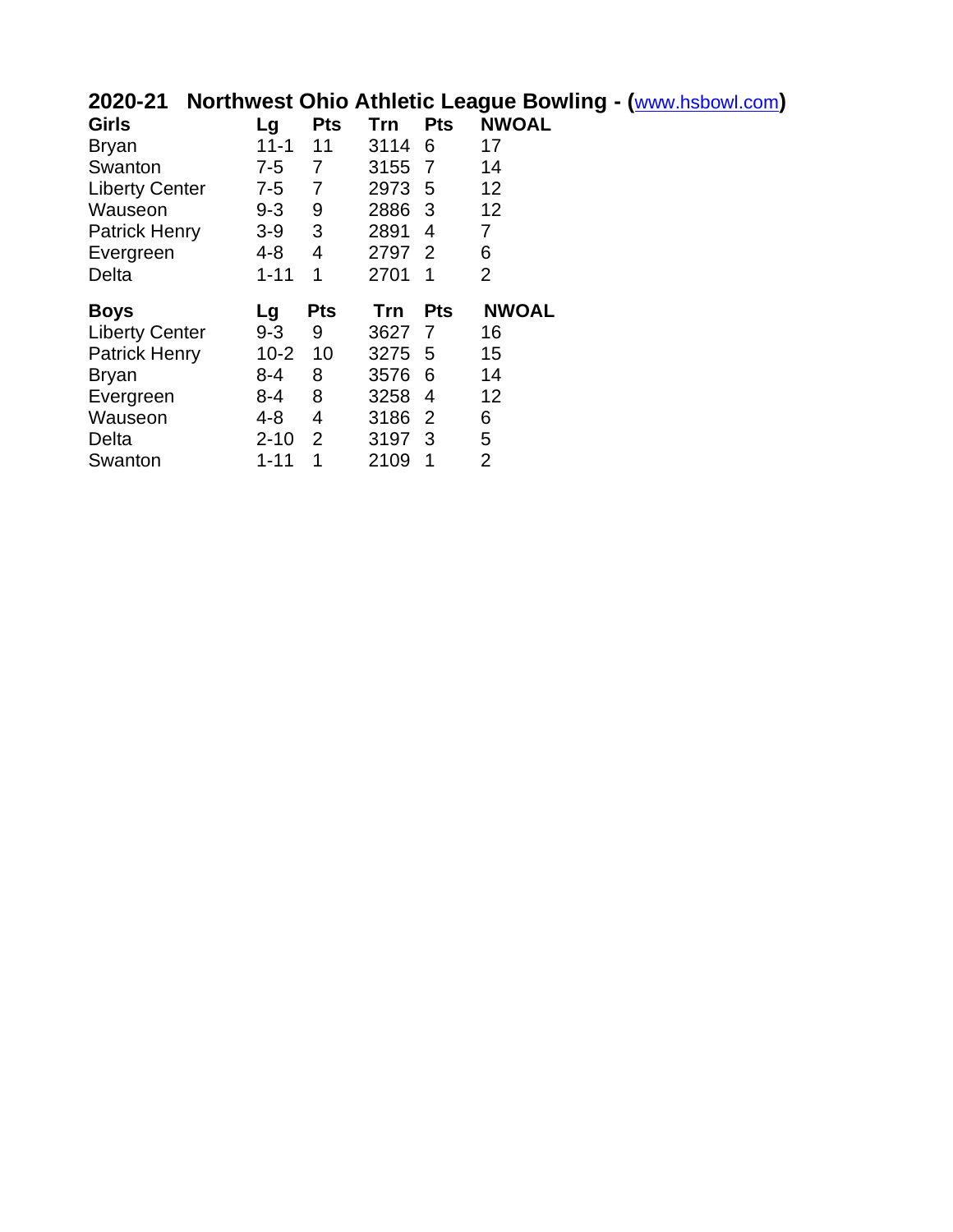# **2020-21 Northwest Ohio Athletic League Girls Basketball**

|                       | League  |     |     | <b>Overall</b> |      |      |
|-----------------------|---------|-----|-----|----------------|------|------|
|                       |         | PF  | PA  |                | PF   | PA   |
| *Bryan                | $6-0$   | 288 | 189 | 19-4           | 1199 | 762  |
| Delta                 | $5 - 2$ | 341 | 288 | $17 - 7$       | 1142 | 890  |
| Wauseon               | $5 - 2$ | 340 | 284 | $15-6$         | 1035 | 807  |
| Swanton               | $4 - 3$ | 267 | 260 | 16-9           | 1102 | 974  |
| Archbold              | $4 - 3$ | 290 | 285 | $12 - 11$      | 957  | 883  |
| <b>Liberty Center</b> | $2 - 4$ | 259 | 249 | $13-9$         | 963  | 850  |
| Patrick Henry         | $1-6$   | 183 | 320 | $1-22$         | 653  | 1076 |
| Evergreen             | $0-6$   | 258 | 288 | $8-13$         | 998  | 961  |
| *NWOAL CHAMPION       |         |     |     |                |      |      |

Fri Dec 18, 2020 **STATE TOURNAMENT RESULTS** Wauseon 49, Archbold 37 **DIVISION IV SECTIONAL SEMIFINAL** Fri Jan 8 ARCHBOLD 29, WAUSEON 27 Bryan 48, Wauseon 41 EVERGREEN 47, Lake 42 Thu Jan 14 DELTA 60, Northwood 14 Delta 64, Evergreen 50 SWANTON 39, Archbold 24 Fri Jan 15<br>Wauseon 60, Liberty Center 50<br>Eastwood 67, EVERGREEN 51 Wauseon 60, Liberty Center 50 Bryan 51, Delta 31 BRYAN 49, Lima Bath 37 Sat Jan 23 Elmwood 55, SWANTON 39 Liberty Center 73, Evergreen 50 DELTA 53, Eastwood 27 Thu Jan 28 Napoleon 40 BRYAN 28 Swanton 34, Liberty Center 27 DELTA 37, Elmwood 34<br>Wauseon 65, Evergreen 45 DIVISION III REGION Delta 50, Archbold 45 Ottawa-Glandorf 49, DELTA 21 Sat Jan 30 Delta 46, Liberty Center 35 Thu Feb 4 Delta 49, Swanton 33 Wauseon 43, Patrick Henry 26 Mon Feb 8 Bryan 45, Archbold 34 Thu Feb 11 Archbold 47, Swanton 40 Liberty Center 38, Patrick Henry 18 Wauseon 45, Delta 38 Sat Feb 13 Bryan 45, Liberty Center 34 Tues Feb 23 Archbold 44, Evergreen 41

|     |     | Отстан    |      |      |  |  |
|-----|-----|-----------|------|------|--|--|
| PF  | PA  |           | PF   | PA   |  |  |
| 288 | 189 | $19-4$    | 1199 | 762  |  |  |
| 341 | 288 | $17 - 7$  | 1142 | 890  |  |  |
| 340 | 284 | $15-6$    | 1035 | 807  |  |  |
| 267 | 260 | $16-9$    | 1102 | 974  |  |  |
| 290 | 285 | $12 - 11$ | 957  | 883  |  |  |
| 259 | 249 | $13-9$    | 963  | 850  |  |  |
| 183 | 320 | $1 - 22$  | 653  | 1076 |  |  |
| 258 | 288 | $8 - 13$  | 998  | 961  |  |  |
|     |     |           |      |      |  |  |

Bryan 49, Swanton 32 Miller City 42, PATRICK HENRY 16 Delta 63, Patrick Henry 29 **DIVISION III SECTIONAL SEMIFINAL** Swanton 40, Evergreen 28 SWANTON 43, LIBERTY CENTER 32 Swanton 48, Patrick Henry 23 **DIVISION III SECTIONAL CHAMPIONSHIP** Thu Jan 21 **DIVISION II SECTIONAL CHAMPIONSHIP** Archbold 41, Liberty Center 36 BRYAN 48, St. Marys Memorial 36<br>Swanton 40, Wauseon 37 **DIVISION II DISTRICT SEMIFI DIVISION II DISTRICT SEMI FINAL** Patrick Henry 46, Evergreen 44 **DIVISION III DISTRICT SEMIFINAL** Archbold 42, Patrick Henry 24 **DIVISION II DISTRICT FINA**L Bryan 52, Patrick Henry 17 **DIVISION III DISTRICT FINAL DIVISION III REGIONAL SEMIFINAL**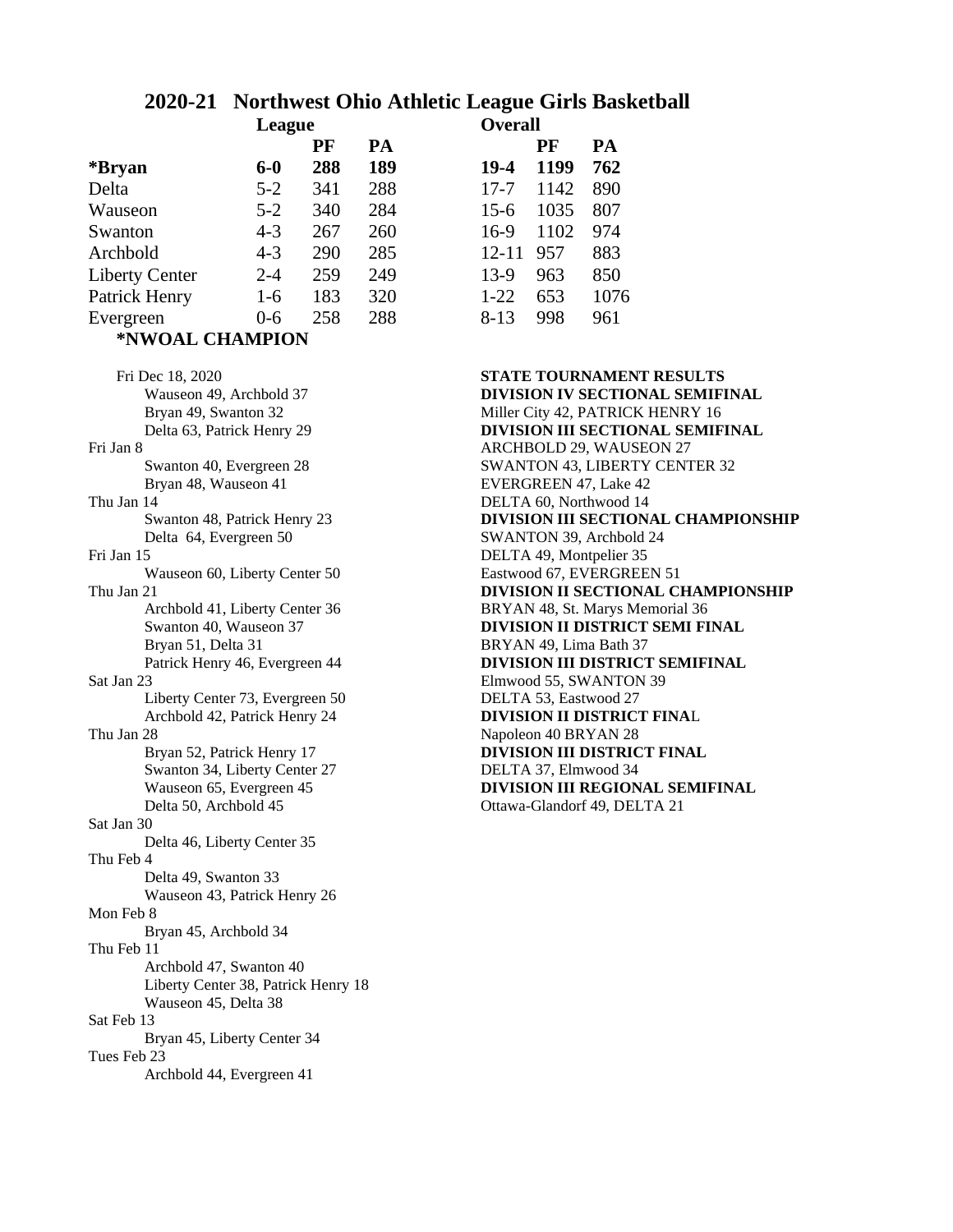| <b>Individual Girls League Scoring (LEAGUE GAMES)</b> |                                                    |     |     |                |            |                |  |  |
|-------------------------------------------------------|----------------------------------------------------|-----|-----|----------------|------------|----------------|--|--|
| Name                                                  | School                                             | 3's | 2's | FT             | <b>PTS</b> | Games          |  |  |
| <b>Marisa Seiler</b>                                  | Wauseon                                            | 9   | 23  | 34             | 109        | $\overline{7}$ |  |  |
| <b>Brooklyn Green</b>                                 | Delta                                              | 13  | 21  | 14             | 95         | $\overline{7}$ |  |  |
| <b>Aricka Lutz</b>                                    | Swanton                                            | 5   | 23  | 30             | 91         | $\overline{7}$ |  |  |
| <b>Averie Lutz</b>                                    | Swanton                                            | 9   | 23  | 17             | 90         | 7              |  |  |
| <b>Autumn Pelok</b>                                   | Wauseon                                            | 5   | 26  | 22             | 89         | $\overline{7}$ |  |  |
| Cassidy Chapa                                         | <b>Liberty Center</b>                              | 0   | 33  | 19             | 85         | $\overline{7}$ |  |  |
| Reagan Rouleau                                        | Delta                                              | 5   | 16  | 24             | 71         | $\overline{7}$ |  |  |
| <b>Bekah Bowser</b>                                   | Evergreen                                          | 11  | 17  | 4              | 71         | 6              |  |  |
| <b>Hayley Meyer</b>                                   | Wauseon                                            | 0   | 28  | 13             | 69         | 6              |  |  |
| <b>Braelyn Wymer</b>                                  | Delta                                              | 12  | 9   | 6              | 60         | 6              |  |  |
| Samantha Graber                                       | <b>Liberty Center</b>                              | 16  | 4   | $\overline{2}$ | 58         | $\overline{7}$ |  |  |
| Kenzie Vance                                          | <b>Patrick Henry</b>                               | 5   | 15  | 13             | 58         | 6              |  |  |
|                                                       | <b>Individual Girls League Scoring (ALL Games)</b> |     |     |                |            |                |  |  |
| Name                                                  | School                                             | 3's | 2's | FT             | <b>PTS</b> | Games          |  |  |
| <b>Marisa Seiler</b>                                  | Wauseon                                            | 24  | 119 | 73             | 383        | 20             |  |  |
| <b>Aricka Lutz</b>                                    | Swanton                                            | 21  | 75  | 89             | 302        | 22             |  |  |
| <b>Averie Lutz</b>                                    | Swanton                                            | 37  | 69  | 41             | 290        | 22             |  |  |
| Cassidy Chapa                                         | <b>Liberty Center</b>                              | 1   | 87  | 81             | 258        | 19             |  |  |
| <b>Shallyn Miley</b>                                  | <b>Bryan</b>                                       | 9   | 73  | 37             | 210        | 19             |  |  |
| <b>Kylie Sauder</b>                                   | Archbold                                           | 14  | 69  | 29             | 209        | 19             |  |  |
| <b>Bekah Bowser</b>                                   | Evergreen                                          | 34  | 42  | 20             | 206        | 17             |  |  |
| <b>Brooklyn Green</b>                                 | Delta                                              | 17  | 62  | 25             | 200        | 16             |  |  |
| <b>Autumn Pelok</b>                                   | Wauseon                                            | 7   | 64  | 51             | 200        | 20             |  |  |
| Addi Ziegler                                          | Archbold                                           | 19  | 56  | 29             | 198        | 20             |  |  |
| <b>Hayley Meyer</b>                                   | Wauseon                                            | 0   | 75  | 47             | 197        | 19             |  |  |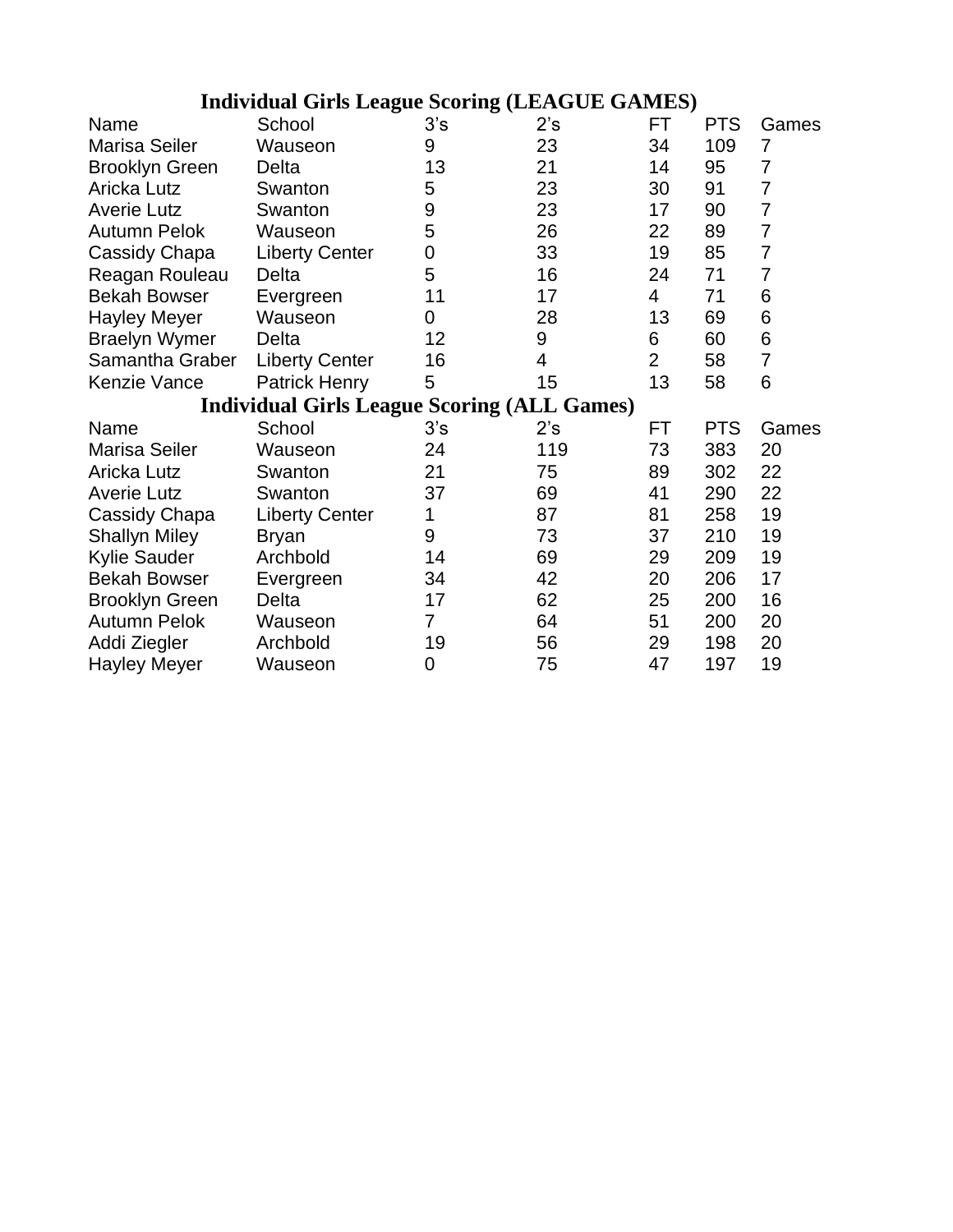## **2020-21 Northwest Ohio Athletic League Boys Basketball**

|                       | League  |     |     | <b>Overall</b> |      |      |
|-----------------------|---------|-----|-----|----------------|------|------|
|                       |         | PF  | PA  |                | PF   | PA   |
| *Archbold             | $7 - 0$ | 366 | 241 | $21 - 5$       | 1242 | 970  |
| Wauseon               | $6-1$   | 304 | 238 | $18-5$         | 1035 | 885  |
| Evergreen             | $4 - 3$ | 273 | 288 | $16-7$         | 935  | 902  |
| <b>Liberty Center</b> | $4 - 3$ | 294 | 283 | $12 - 11$      | 965  | 976  |
| Swanton               | $4 - 3$ | 324 | 280 | $14-10$        | 1118 | 1047 |
| <b>Bryan</b>          | $2 - 5$ | 286 | 327 | $4 - 17$       | 829  | 1058 |
| Delta                 | $0 - 6$ | 164 | 287 | $2 - 20$       | 686  | 911  |
| Patrick Henry         | $0-6$   | 185 | 264 | $7-16$         | 943  | 1001 |
| *NWOAL CHAMPIONS      |         |     |     |                |      |      |

### Archbold 36, Patrick Henry 26 **DIVISION II SECTIONAL** Swanton 43, Evergreen 36 Napoleon 52, BRYAN 33 Liberty Center 40, Delta 25 **DIVISION IV SECTIONAL** Wauseon 38, Bryan 35 Lincolnview 61, PATRICK HENRY 45 Fri Jan 15 **DIVISION III SECTIONAL** Archbold 52, Bryan 20 Genoa 39, EVERGREEN 36 Wauseon 43, Liberty Center 22 LIBERTY CENTER 35, DELTA 20 Swanton 47, Patrick Henry 31 SWANTON 52, Genoa 36 Evergreen 37, Delta 22 **DIVISION II SECTIONAL FINAL**<br>Fri Jan 22 **WAUSEON 44, Wapakoneta 24** Archbold 52, Liberty Center 48 **DIVISION III SECTIONAL FINAL** Wauseon 52, Swanton 39 Ottawa Hills 34, SWANTON 33 Bryan 66, Delta 40 ARCHBOLD 36, Liberty Center 34 Evergreen 38, Patrick Henry 30 **DIVISION II DISTRICT SEMIFINAL** Fri Jan 29 St. Mary's Memorial 58, WAUSEON 43 Bryan 48, Patrick Henry 35 **DIVISION III DISTRICT SEMIFINAL** Liberty Center 48, Swanton 41 ARCHBOLD 56, Ottawa Hills 37 Wauseon 40, Evergreen 34 **DIVISION III DISTRICT FINAL**<br>Archbold 47, Delta 27 **ARCHBOLD 59, Cardinal Stritch 56** Fri Feb 5 **DIVISION III REGIONAL SEMIFINAL** Swanton 51, Delta 19 Ottawa-Glandorf 52, ARCHBOLD 48 Wauseon 48, Patrick Henry 25 Archbold 67, Evergreen 22 Liberty Center 51, Bryan 37 Fri Feb 12 Archbold 60, Swanton 51 Evergreen 59, Bryan 46 Liberty Center 47, Patrick Henry 38 Wauseon 46, Delta 31 Fri Feb 19 Archbold 52, Wauseon 37 Swanton 52, Bryan 34 Evergreen 47, Liberty Center 38

### Thu Jan 7 **STATE TOURNAMENT RESULTS**

WAUSEON 44, Wapakoneta 24 ARCHBOLD 59, Cardinal Stritch 56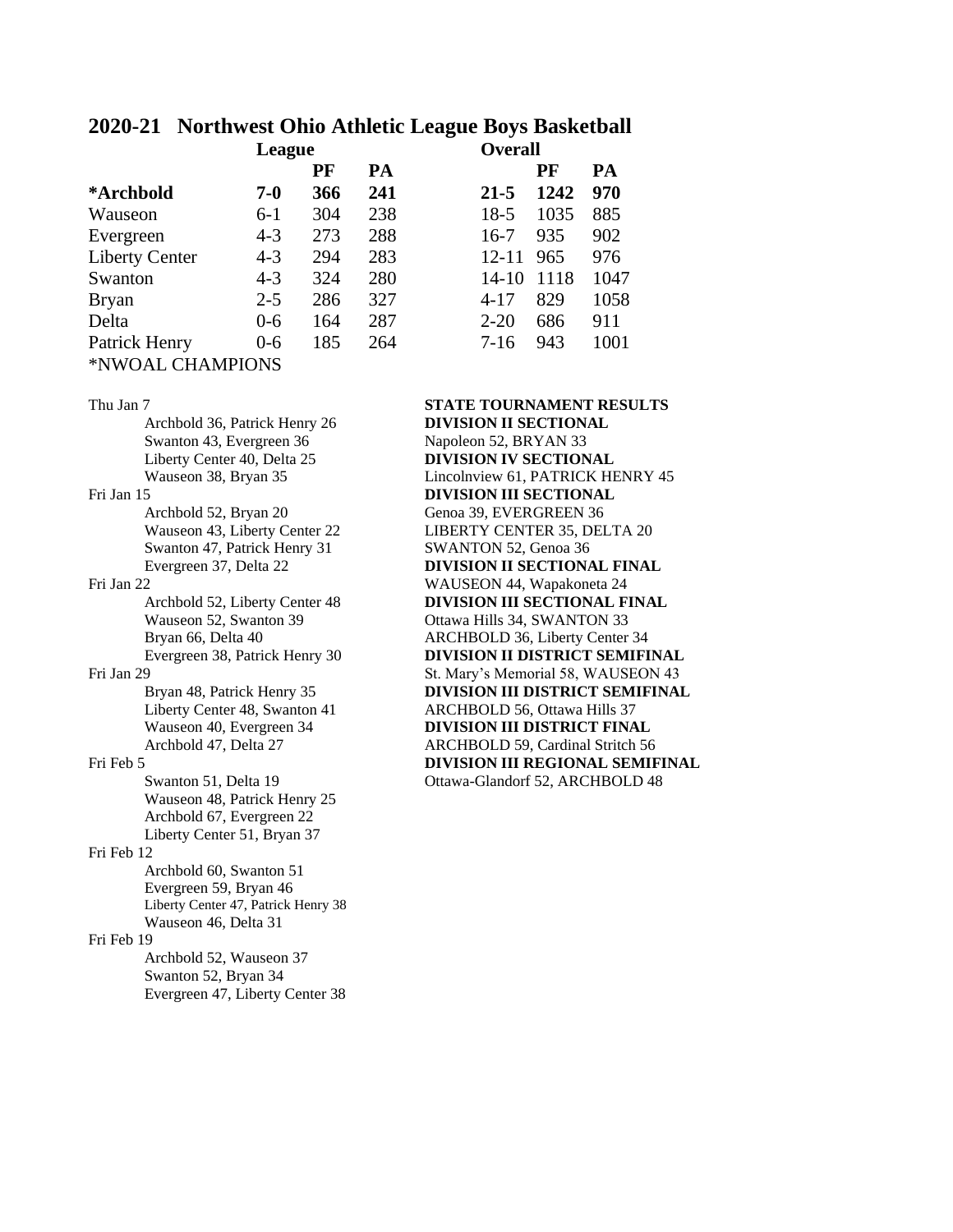| <b>Individual Boys League Scoring (Overall)</b> |                                                      |                |     |    |            |                |  |
|-------------------------------------------------|------------------------------------------------------|----------------|-----|----|------------|----------------|--|
| Name                                            | School                                               | 3's            | 2's | FT | <b>TOT</b> | #              |  |
| Josh Vance                                      | Swanton                                              | 22             | 101 | 44 | 312        | 22             |  |
| Evan Lumbrezer                                  | Evergreen                                            | $\overline{7}$ | 106 | 62 | 295        | 20             |  |
| <b>Titus Rohrer</b>                             | <b>Bryan</b>                                         | 12             | 86  | 71 | 279        | 18             |  |
| <b>Jonas Tester</b>                             | Wauseon                                              | 7              | 89  | 66 | 265        | 18             |  |
| <b>Andrew Thornton</b>                          | Swanton                                              | 31             | 62  | 39 | 256        | 19             |  |
| <b>Connar Penrod</b>                            | Wauseon                                              | 34             | 53  | 37 | 245        | 18             |  |
| Alex Roth                                       | Archbold                                             | 32             | 50  | 33 | 229        | 22             |  |
| DJ Newman                                       | Archbold                                             | 8              | 82  | 18 | 206        | 18             |  |
| <b>Ethan Loeffler</b>                           | Evergreen                                            | $\overline{2}$ | 79  | 39 | 203        | 20             |  |
| Wyatt Leatherman                                | <b>Liberty Center</b>                                | 27             | 30  | 36 | 177        | 16             |  |
|                                                 | <b>Individual Boys League Scoring (League Games)</b> |                |     |    |            |                |  |
| Name                                            | School                                               | 3's            | 2's | FT | TOT.       | #              |  |
| Evan Lumbrezer                                  | Evergreen                                            | 4              | 37  | 25 | 111        | 7              |  |
| <b>Josh Vance</b>                               | Swanton                                              | 10             | 29  | 18 | 106        | 7              |  |
| <b>Titus Rohrer</b>                             | <b>Bryan</b>                                         |                |     |    | 95         | 7              |  |
| <b>Jonas Tester</b>                             | Wauseon                                              | 3              | 31  | 20 | 91         | $\overline{7}$ |  |
| <b>Andrew Thornton</b>                          | Swanton                                              | $\overline{7}$ | 24  | 20 | 89         | 7              |  |
| <b>Connar Penrod</b>                            | Wauseon                                              | 13             | 14  | 14 | 81         | 7              |  |
| <b>Ethan Loeffler</b>                           | Evergreen                                            | 0              | 30  | 17 | 77         | 7              |  |
| DJ Newman                                       | Archbold                                             | 5              | 27  | 5  | 76         | 5              |  |
| Alex Roth                                       | Archbold                                             | 10             | 15  | 11 | 71         | 7              |  |
| Noah Gomez                                      | Archbold                                             | 7              | 16  | 14 | 67         | 7              |  |
| Camden Krugh                                    | <b>Liberty Center</b>                                | 11             | 12  | 10 | 67         | 7              |  |

# **2020-21 NWOAL Wrestling Tournament**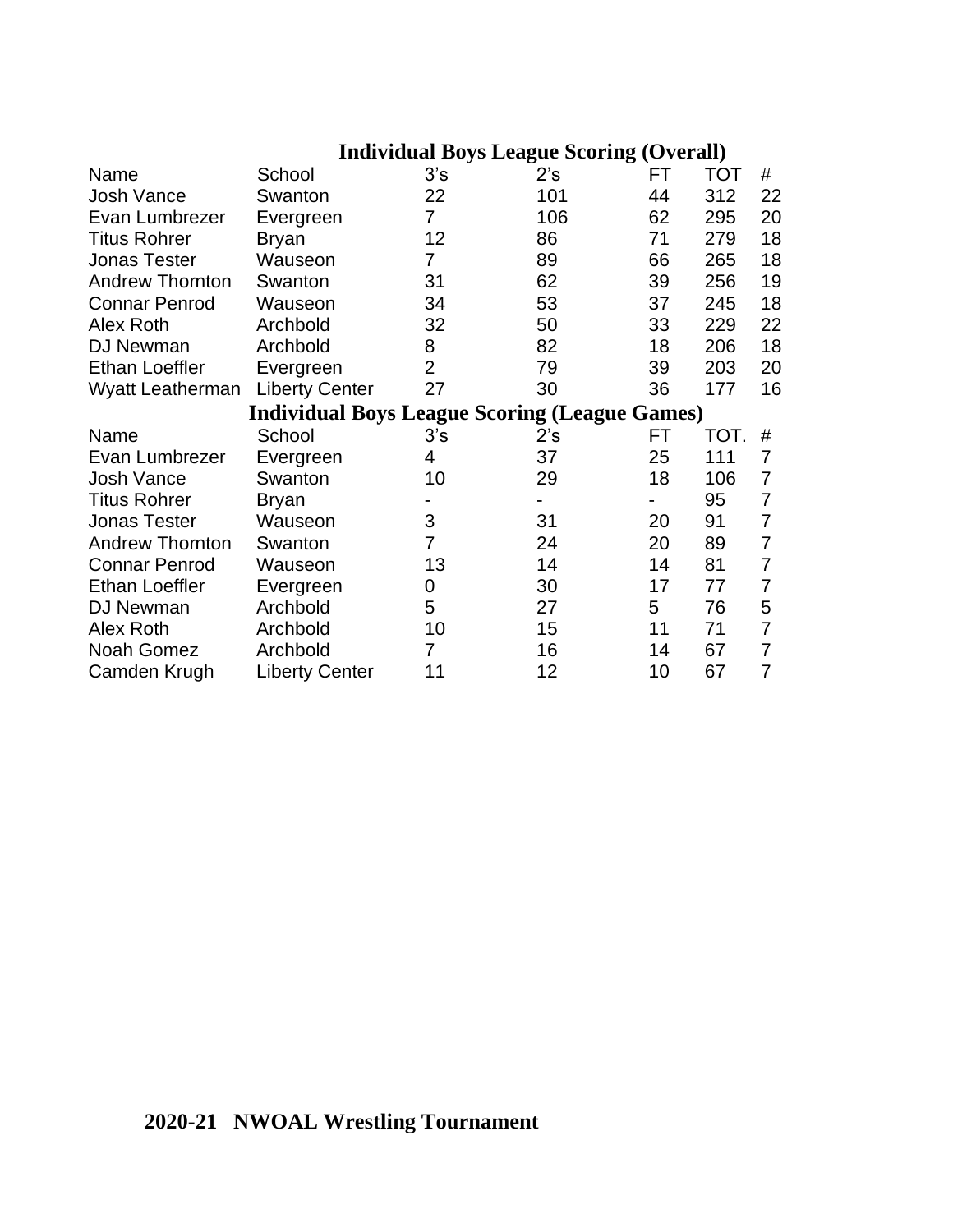| 1. Wauseon        | 260.00 |
|-------------------|--------|
| 2. Delta          | 232.50 |
| 3. Liberty Center | 182.50 |
| 4. Archbold       | 136.00 |
| 5. Evergreen      | 70.00  |
| 6. Bryan          | 58.00  |
| 7. Swanton        | 47.50  |
| 8. Montpelier     | 36.00  |
| 9. Patrick Henry  | 32.00  |

## **NWOAL Wrestling Tournament Bryan High School February 5, 2021**

Team scores

Wauseon 260, Delta 232.5, Liberty Center 182.5, Archbold 136, Evergreen 70, Bryan 58, Swanton 47.5, Montpelier 36, Patrick Henry 32.

First Place Matches

106 – Collin Twigg (W) dec. Evan Hanefeld (D), 6-0; 113 - John Martinez (W) dec. Rylee Hanefeld (D), 7-5; 120 – Damon Molina (W) dec. Carson Chiesa (D), 5-1; 126 – Zaden Torres (W) p. Jeff Camp (PH), 3:58; 132 – Zack Mattin (D) p. Lawson Grime (W), 3:46; 138 – Brodie Dominique (A) dec. Gabe Meyer (D), 3-0; 145 – Dylan Matthews (LC) dec. Jace Helminiak (D), 3-1 (SV); 152 – Connor Twigg (W) dec. Evan Perry (D), 9-4; 160 – Camren Foster (LC) dec. Zaiden Kessler (W), 8-3; 170 – Austin Kovar (W) dec. Wyat Ripke (A), 2-1; 182 – Carson Meyer (A) p. Owen Johnson (LC), 6:35; 195 – Max Hoffman (D) dec. Dylan McCandless (B), 7-2; 220 – Austin Kohlhofer (D) tech fall Hayden Dickman (A), 17-0; 285 – Brodie Stevens (S) dec. Jaden Banister (W), 1-0.

## Third Place Matches

106 - Ayden Gleckler (E) dec. Drew Matthews (LC), 8-6 (SV); 113 – Zander Brown (LC) dec. Brodie Setmire (E), 5-2; 120 – Jack Stubleski (E) p. Alexus Shaneyfelt (LC), 3:48; 126 – Emmett Perry (LC) dec. Shane Kruger (D), 4-2; 132 – Gabe Chapa (A) dec. Lane Hurlbert (B), 6-0; 138 – Manny Gante (W) dec. Xander Myers (LC), 10-3; 145 – Connor Nagel (W) md. Andrew Francis (A), 16-4; 152 – Josh Nofzinger (A) dec. Jon Tammarine (LC), 8-3; 160 – Kaleb Barnes (D) md. Hunter Gowing (S), 11-2; 170 – Holden Barnes (D) p. Kaden Bergstedt (LC), 3:59; 182 – Justin Duncan (W) p. Luke Schlatter (D), 2:11; 195 – Gavin Wurm (M) p. Jack Shema (W), 3:57; 220 – Kyle Huffman (LC) p. Ethan Kessler (W), 6:28; 285 – Owen Box (LC) p. Cody Sheller (E), 2:23.

# **2020-21 NWOAL All-Sports Standings**

With the conclusion of the 2020-21 NWOAL fall season, Archbold leads the girls all-sports standings and Wauseon leads the boys all-sports standings.

Fall boys standings: Wauseon 30, Archbold 27, Bryan 22, Liberty Center 15, Evergreen 14.5, Swanton 12.5, Delta 11.5 and Patrick Henry 9.5.

NWOAL boys fall team champions include Bryan (golf), Archbold (football), Wauseon (cross country ansd soccer).

Fall girls standings: Archbold 20.5, Liberty Center 16, Bryan 15, Wauseon 15, Swanton 14.5, Evergreen 10, Patrick Henry 9 and, and Delta 4.